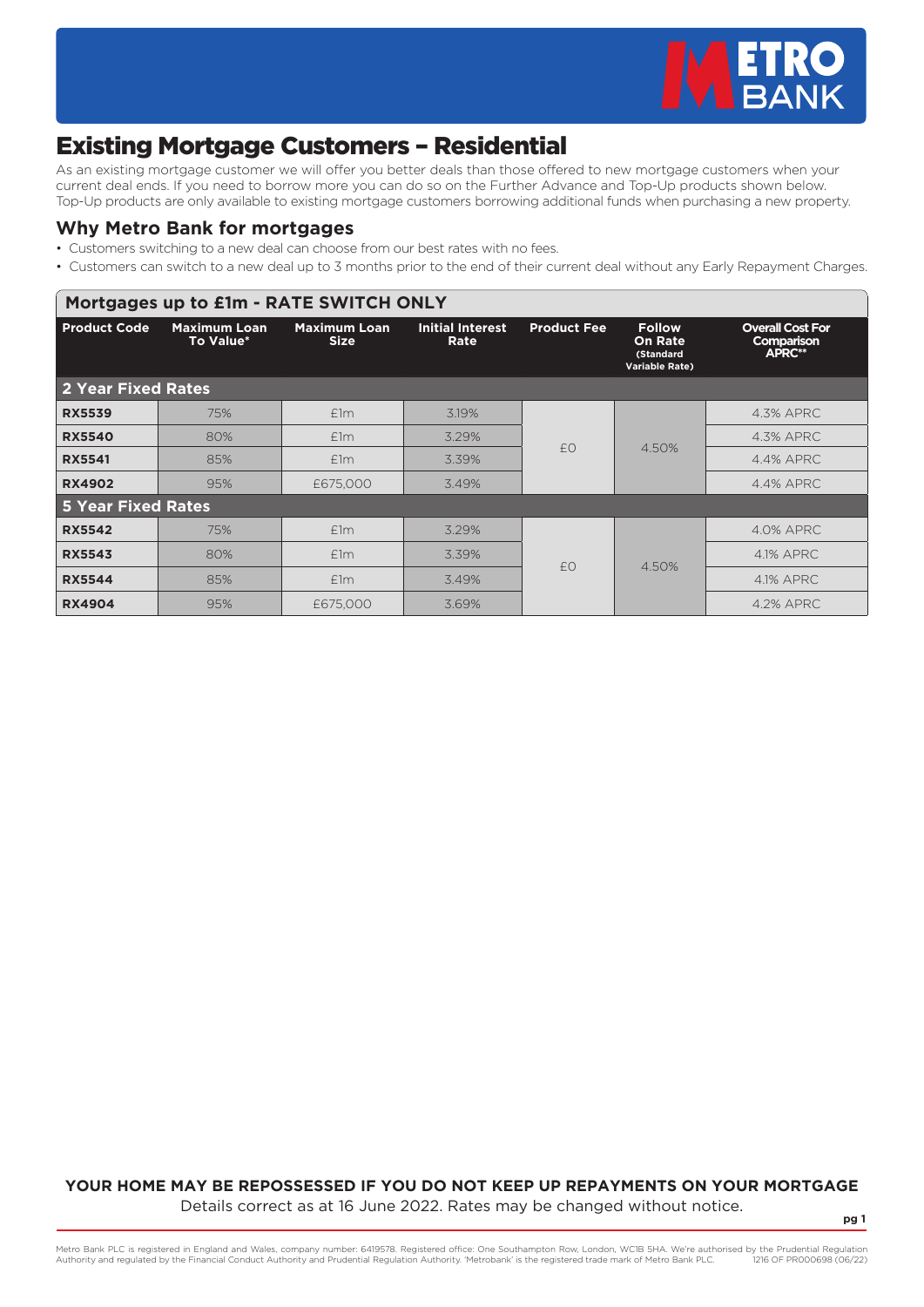

| Mortgages up to £1m<br><b>FURTHER ADVANCES AND TOP-UPS - Total Aggregated Borrowing</b> |                                                                         |                                |                                           |                                    |                                        |                       |                                                                          |                                                        |  |
|-----------------------------------------------------------------------------------------|-------------------------------------------------------------------------|--------------------------------|-------------------------------------------|------------------------------------|----------------------------------------|-----------------------|--------------------------------------------------------------------------|--------------------------------------------------------|--|
| <b>Rate Type</b>                                                                        | <b>Repayment Type</b>                                                   | <b>Product</b><br>Code         | <b>Initial</b><br><b>Interest</b><br>Rate | <b>Maximum</b><br><b>Loan Size</b> | <b>Application</b><br>Fee <sup>^</sup> | <b>Product</b><br>Fee | <b>Follow</b><br><b>On Rate</b><br><b>(Standard</b><br>Variable<br>Rate) | <b>Overall</b><br><b>Cost For</b><br><b>Comparison</b> |  |
| <b>75% Loan to Value</b>                                                                |                                                                         |                                |                                           |                                    |                                        |                       |                                                                          |                                                        |  |
| <b>2 Year Fixed Rate</b>                                                                | Capital and Interest                                                    | <b>RX5551</b>                  | 3.19%                                     | E1m                                | £199                                   | £0                    | 4.50%                                                                    | 4.3% APRC**                                            |  |
|                                                                                         | Interest Only / Part & Part                                             | <b>IX5552</b>                  | 3.39%                                     |                                    |                                        |                       |                                                                          | 4.4% APRC***                                           |  |
| <b>5 Year Fixed Rate</b>                                                                | Capital and Interest<br>Interest Only / Part & Part                     | <b>RX5558</b><br><b>IX5559</b> | 3.29%<br>3.49%                            | E1m                                | £199                                   | £0                    | 4.50%                                                                    | 4.0% APRC**<br>4.3% APRC***                            |  |
| 80% Loan to Value                                                                       |                                                                         |                                |                                           |                                    |                                        |                       |                                                                          |                                                        |  |
| 2 Year Fixed Rate                                                                       | Capital and Interest<br>Part & Part                                     | <b>RX5553</b><br><b>IX5554</b> | 3.29%<br>3.49%                            | f1m                                | F <sub>199</sub>                       | £0                    | 4.50%                                                                    | 4.3% APRC**<br>4.5% APRC***                            |  |
| <b>5 Year Fixed Rate</b>                                                                | Capital and Interest<br>Part & Part                                     | <b>RX5560</b><br>IX5561        | 3.39%<br>3.59%                            | E1m                                | £199                                   | £0                    | 4.50%                                                                    | 4.0% APRC**<br>4.3% APRC***                            |  |
| 85% Loan to Value                                                                       |                                                                         |                                |                                           |                                    |                                        |                       |                                                                          |                                                        |  |
| <b>2 Year Fixed Rate</b>                                                                | Capital and Interest<br>Part & Part                                     | <b>RX5555</b><br>IX5556        | 3.39%<br>3.59%                            | E1m                                | £199                                   | £0                    | 4.50%                                                                    | 4.4% APRC**<br>4.5% APRC***                            |  |
| <b>5 Year Fixed Rate</b>                                                                | Capital and Interest<br>Part & Part                                     | <b>RX5562</b><br><b>IX5563</b> | 3.49%<br>3.69%                            | E1m                                | £199                                   | £0                    | 4.50%                                                                    | 4.1% APRC**<br>4.3% APRC***                            |  |
| 2 Year Fixed Rate                                                                       | 95% Loan to Value - (TOP UP ONLY ABOVE 90% LTV)<br>Capital and Interest | <b>RX4905</b>                  | 3.49%                                     | £675,000                           | F <sub>199</sub>                       | £0                    | 4.50%                                                                    | 4.4% APRC**                                            |  |
| <b>5 Year Fixed Rate</b>                                                                | Capital and Interest                                                    | <b>RX4907</b>                  | 3.69%                                     | £675,000                           | £199                                   | £0                    | 4.50%                                                                    | 4.2% APRC**                                            |  |

**Please note that for Part & Part the maximum Interest Only element is 75%**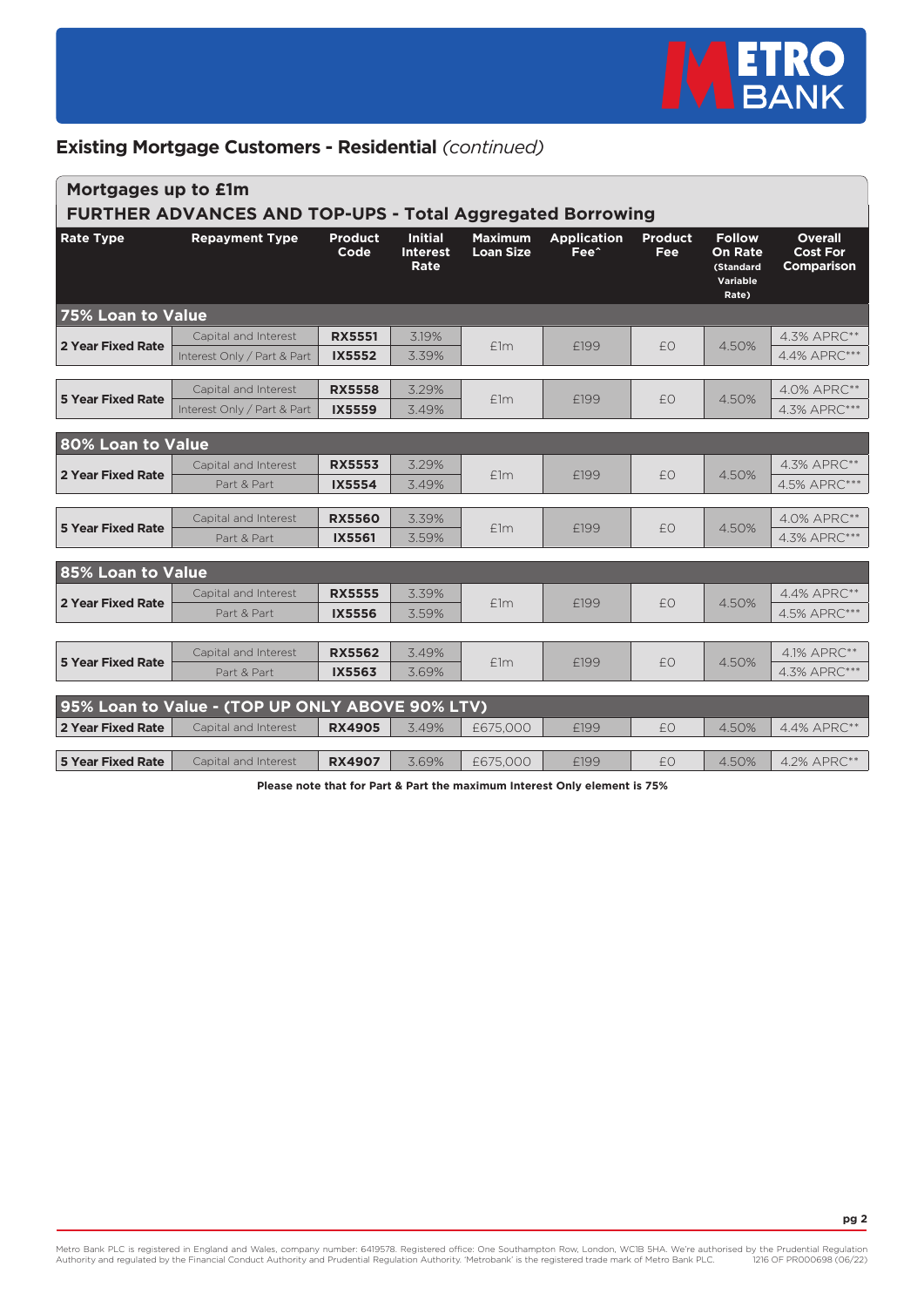

| Near Prime Mortgages - FURTHER ADVANCES & TOP-UPS - Total Aggregated Borrowing |                       |                        |                                           |                                    |                                        |                       |                                                                          |                                                        |  |
|--------------------------------------------------------------------------------|-----------------------|------------------------|-------------------------------------------|------------------------------------|----------------------------------------|-----------------------|--------------------------------------------------------------------------|--------------------------------------------------------|--|
| <b>Rate Type</b>                                                               | <b>Repayment Type</b> | <b>Product</b><br>Code | <b>Initial</b><br><b>Interest</b><br>Rate | <b>Maximum</b><br><b>Loan Size</b> | <b>Application</b><br>Fee <sup>^</sup> | <b>Product</b><br>Fee | <b>Follow</b><br><b>On Rate</b><br><b>(Standard</b><br>Variable<br>Rate) | <b>Overall</b><br><b>Cost For</b><br><b>Comparison</b> |  |
| 70% Loan to Value                                                              |                       |                        |                                           |                                    |                                        |                       |                                                                          |                                                        |  |
| 2 Year Fixed Rate                                                              | Capital and Interest  | <b>NX4302</b>          | 3.79%                                     | £500,000                           | £199                                   | £0                    | 4.50%                                                                    | 4.5% APRC**                                            |  |
| <b>5 Year Fixed Rate</b>                                                       | Capital and Interest  | <b>NX4305</b>          | 3.79%                                     | £500,000                           | £199                                   | £0                    | 4.50%                                                                    | 4.3% APRC**                                            |  |
| 75% Loan to Value                                                              |                       |                        |                                           |                                    |                                        |                       |                                                                          |                                                        |  |
| 2 Year Fixed Rate                                                              | Capital and Interest  | <b>NX4303</b>          | 3.99%                                     | £500,000                           | £199                                   | £0                    | 4.50%                                                                    | 4.5% APRC**                                            |  |
| <b>5 Year Fixed Rate</b>                                                       | Capital and Interest  | <b>NX4306</b>          | 3.99%                                     | £500,000                           | £199                                   | £0                    | 4.50%                                                                    | 4.4% APRC**                                            |  |
| 80% Loan to Value                                                              |                       |                        |                                           |                                    |                                        |                       |                                                                          |                                                        |  |
| 2 Year Fixed Rate                                                              | Capital and Interest  | <b>NX4304</b>          | 4.19%                                     | £500,000                           | £199                                   | £0                    | 4.50%                                                                    | 4.6% APRC**                                            |  |
| 5 Year Fixed Rate                                                              | Capital and Interest  | <b>NX4307</b>          | 4.19%                                     | £500,000                           | F <sub>199</sub>                       | f()                   | 4.50%                                                                    | 4.5% APRC**                                            |  |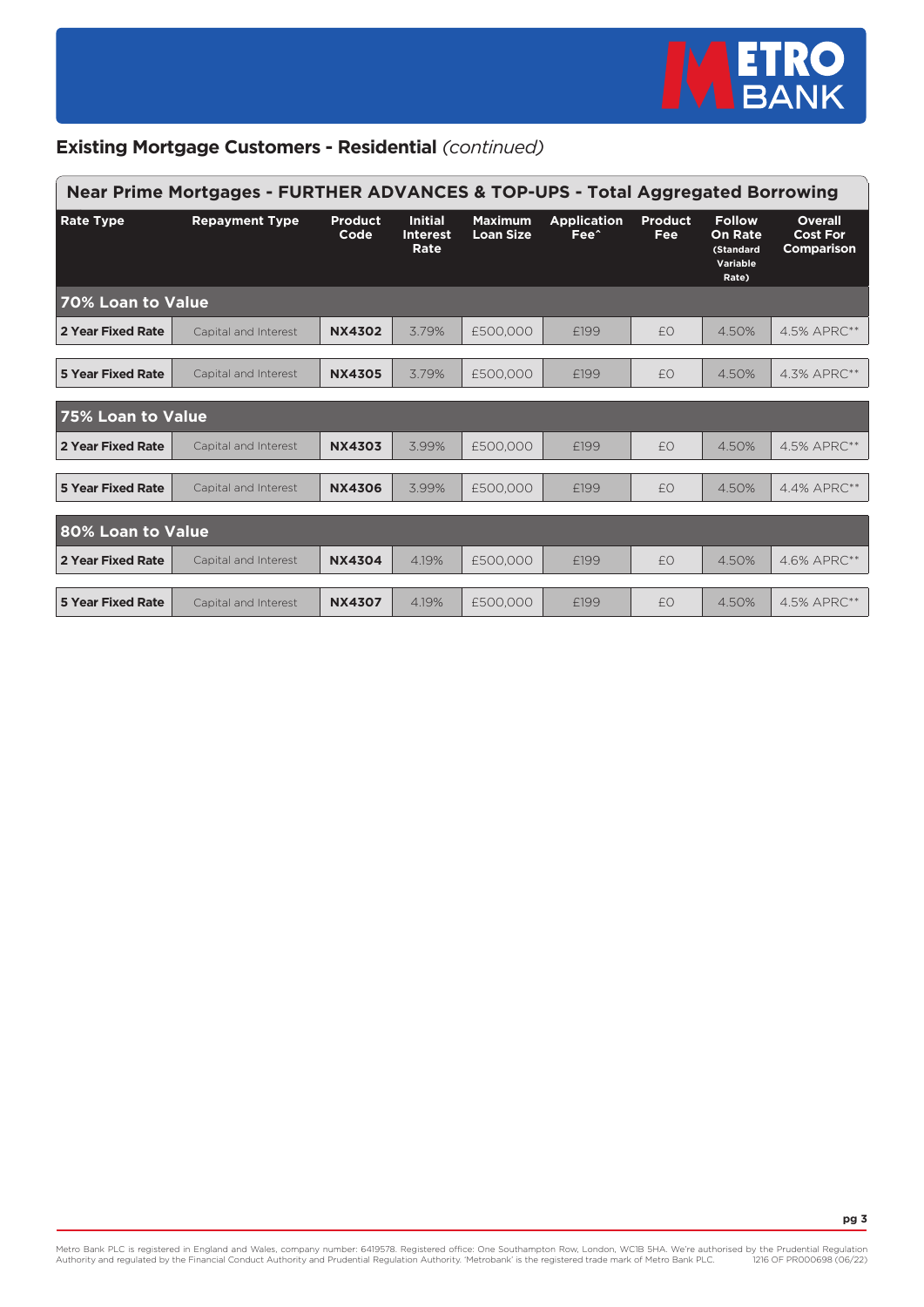

| Professional Mortgages - FURTHER ADVANCES and TOP-UPS - Total Aggregated Borrowing |                             |                        |                                           |                             |                                        |                       |                                                                   |                                                 |
|------------------------------------------------------------------------------------|-----------------------------|------------------------|-------------------------------------------|-----------------------------|----------------------------------------|-----------------------|-------------------------------------------------------------------|-------------------------------------------------|
| <b>Rate Type</b>                                                                   | <b>Repayment Type</b>       | <b>Product</b><br>Code | <b>Initial</b><br><b>Interest</b><br>Rate | <b>Maximum</b><br>Loan Size | <b>Application</b><br>Fee <sup>^</sup> | <b>Product</b><br>Fee | <b>Follow</b><br><b>On Rate</b><br>(Standard<br>Variable<br>Rate) | <b>Overall</b><br><b>Cost For</b><br>Comparison |
| 75% Loan to Value                                                                  |                             |                        |                                           |                             |                                        |                       |                                                                   |                                                 |
| <b>5 Year Fixed Rate</b>                                                           | Capital and Interest        | QX5564                 | 3.54%                                     | f1m                         | F <sub>199</sub>                       | f()                   | 4.50%                                                             | 4.1% APRC**                                     |
|                                                                                    | Interest Only / Part & Part | <b>QY5565</b>          | 3.74%                                     |                             |                                        |                       |                                                                   | 4.3% APRC***                                    |
|                                                                                    |                             |                        |                                           |                             |                                        |                       |                                                                   |                                                 |
| 80% Loan to Value                                                                  |                             |                        |                                           |                             |                                        |                       |                                                                   |                                                 |
| <b>5 Year Fixed Rate</b>                                                           | Capital and Interest        | QX5566                 | 3.64%                                     | f1m                         | F <sub>199</sub>                       | £0                    | 4.50%                                                             | 4.2% APRC**                                     |
|                                                                                    | Part & Part                 | QY5567                 | 3.84%                                     |                             |                                        |                       |                                                                   | 4.4% APRC***                                    |
|                                                                                    |                             |                        |                                           |                             |                                        |                       |                                                                   |                                                 |
| 85% Loan to Value                                                                  |                             |                        |                                           |                             |                                        |                       |                                                                   |                                                 |
| <b>5 Year Fixed Rate</b>                                                           | Capital and Interest        | QX5568                 | 3.74%                                     | f1m                         | £199                                   | £0                    | 4.50%                                                             | 4.2% APRC**                                     |
|                                                                                    | Part & Part                 | <b>QY5569</b>          | 3.94%                                     |                             |                                        |                       |                                                                   | 4.3% APRC***                                    |
|                                                                                    |                             |                        |                                           |                             |                                        |                       |                                                                   |                                                 |
| 90% Loan to Value                                                                  |                             |                        |                                           |                             |                                        |                       |                                                                   |                                                 |
| <b>5 Year Fixed Rate</b>                                                           | Capital and Interest        | QX5570                 | 3.94%                                     | £675,000                    | F <sub>199</sub>                       | f()                   | 4.50%                                                             | 4.3% APRC**                                     |

**Please note that for Part & Part the maximum Interest Only element is 75%**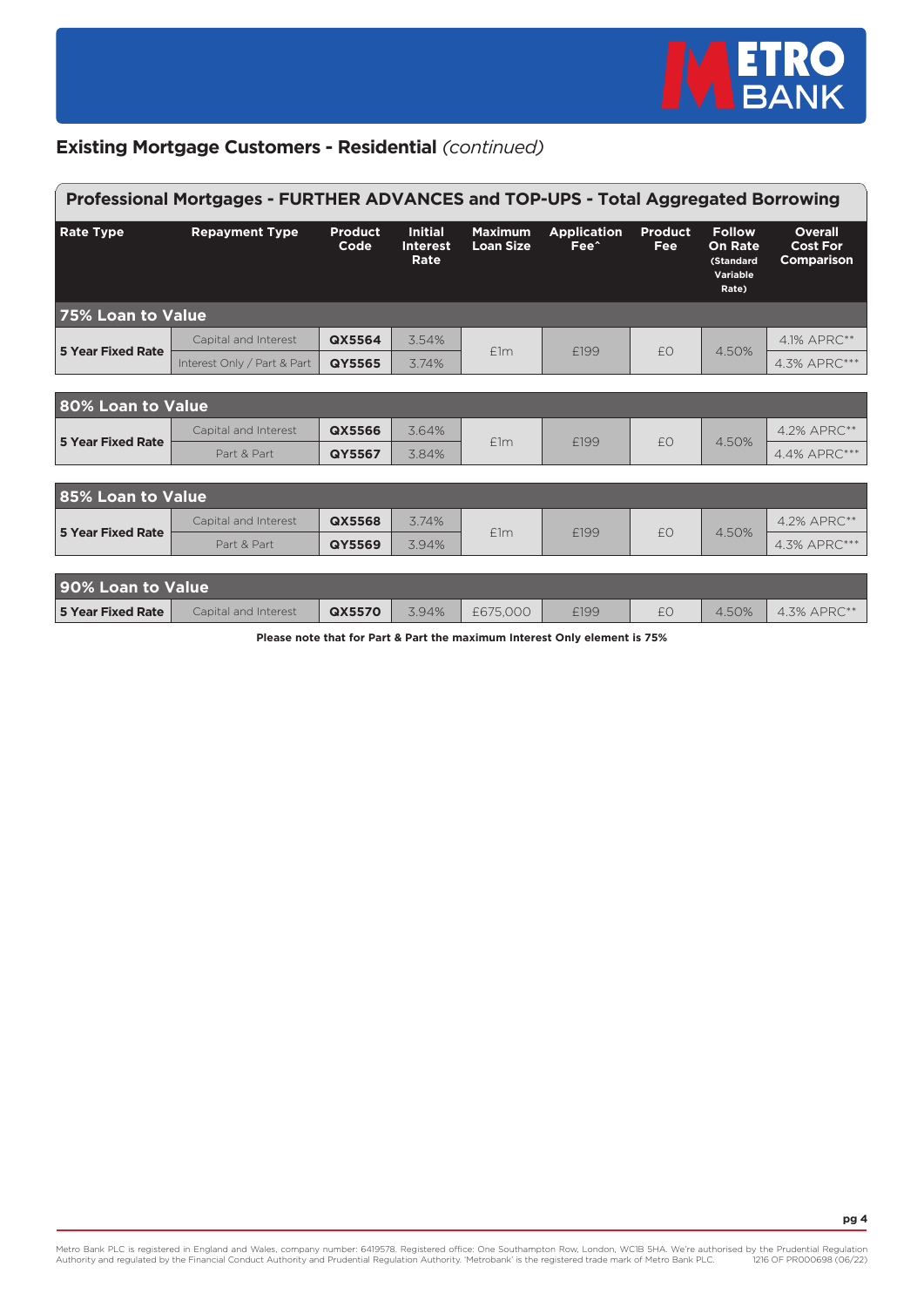

| Large Loan Mortgages over £1m -<br>RATE SWITCH, FURTHER ADVANCES AND TOP-UPS - Total Aggregated Borrowing |                                         |                        |                                           |                                    |                                             |                       |                                                                   |                                                 |
|-----------------------------------------------------------------------------------------------------------|-----------------------------------------|------------------------|-------------------------------------------|------------------------------------|---------------------------------------------|-----------------------|-------------------------------------------------------------------|-------------------------------------------------|
| <b>Rate Type</b>                                                                                          | <b>Repayment Type</b>                   | <b>Product</b><br>Code | <b>Initial</b><br><b>Interest</b><br>Rate | <b>Maximum</b><br><b>Loan Size</b> | <b>Application Fee^</b><br>(FA/Top-Up Only) | <b>Product</b><br>Fee | <b>Follow</b><br><b>On Rate</b><br>(Standard<br>Variable<br>Rate) | <b>Overall</b><br><b>Cost For</b><br>Comparison |
| <b>60% Loan to Value</b>                                                                                  |                                         |                        |                                           |                                    |                                             |                       |                                                                   |                                                 |
| <b>2 Year Fixed Rate</b>                                                                                  | Capital and Interest /<br>Interest Only | <b>DX5545</b>          | 2.59%                                     | $£10m+$                            | £199                                        | 0.25%                 | 4.50%                                                             | 4.3% APRC**                                     |
| <b>5 Year Fixed Rate</b>                                                                                  | Capital and Interest /<br>Interest Only | <b>DX5548</b>          | 2.74%                                     | $£10m+$                            | £199                                        | 0.25%                 | 4.50%                                                             | 4.0% APRC**                                     |
| <b>65% Loan to Value</b>                                                                                  |                                         |                        |                                           |                                    |                                             |                       |                                                                   |                                                 |
| 2 Year Fixed Rate                                                                                         | Capital and Interest /<br>Interest Only | <b>DX5546</b>          | 2.69%                                     | $f10m+$                            | F <sub>199</sub>                            | 0.25%                 | 4.50%                                                             | 4.4% APRC**                                     |
| <b>5 Year Fixed Rate</b>                                                                                  | Capital and Interest /<br>Interest Only | <b>DX5549</b>          | 2.84%                                     | $£10m+$                            | £199                                        | 0.25%                 | 4.50%                                                             | 4.1% APRC**                                     |
| 70% Loan to Value                                                                                         |                                         |                        |                                           |                                    |                                             |                       |                                                                   |                                                 |
| <b>2 Year Fixed Rate</b>                                                                                  | Capital and Interest /<br>Interest Only | <b>DX5546</b>          | 2.69%                                     | £5m                                | £199                                        | 0.25%                 | 4.50%                                                             | 4.4% APRC**                                     |
| <b>5 Year Fixed Rate</b>                                                                                  | Capital and Interest /<br>Interest Only | <b>DX5549</b>          | 2.84%                                     | £5m                                | £199                                        | 0.25%                 | 4.50%                                                             | 4.1% APRC**                                     |
| 75% Loan to Value                                                                                         |                                         |                        |                                           |                                    |                                             |                       |                                                                   |                                                 |
| <b>2 Year Fixed Rate</b>                                                                                  | Capital and Interest /<br>Interest Only | <b>DX5546</b>          | 2.69%                                     | £2.5m                              | £199                                        | 0.25%                 | 4.50%                                                             | 4.4% APRC**                                     |
| <b>5 Year Fixed Rate</b>                                                                                  | Capital and Interest /<br>Interest Only | <b>DX5549</b>          | 2.84%                                     | £2.5m                              | £199                                        | 0.25%                 | 4.50%                                                             | 4.1% APRC**                                     |
| 80% Loan to Value                                                                                         |                                         |                        |                                           |                                    |                                             |                       |                                                                   |                                                 |
| <b>2 Year Fixed Rate</b>                                                                                  | Capital and Interest /<br>Interest Only | <b>DX5547</b>          | 2.99%                                     | E2m                                | F <sub>199</sub>                            | 0.25%                 | 4.50%                                                             | 4.4% APRC**                                     |
| <b>5 Year Fixed Rate</b>                                                                                  | Capital and Interest /<br>Interest Only | <b>DX5550</b>          | 3.24%                                     | E2m                                | £199                                        | 0.25%                 | 4.50%                                                             | 4.2% APRC**                                     |

| <b>Loan to Value Limits</b>                                         |                                                                     |  |  |  |  |  |
|---------------------------------------------------------------------|---------------------------------------------------------------------|--|--|--|--|--|
| Up to 95% loan to value the maximum loan amount is £675,000         | Up to 90% loan to value the maximum loan amount is £675,000         |  |  |  |  |  |
| Up to 85% loan to value the maximum loan amount is £1,000,000       | Up to 80% loan to value the maximum loan amount is £2,000,000       |  |  |  |  |  |
| Up to 75% loan to value the maximum loan amount is £2,500,000       | Up to 70% loan to value the maximum loan amount is £5,000,000       |  |  |  |  |  |
| Up to 65% loan to value the maximum loan amount is over £10,000,000 | Up to 60% loan to value the maximum loan amount is over £10,000,000 |  |  |  |  |  |
| Up to 50% loan to value the maximum loan amount is over £10,000,000 |                                                                     |  |  |  |  |  |

#### **These limits may be restricted by product. pg 5**

Metro Bank PLC is registered in England and Wales, company number: 6419578. Registered office: One Southampton Row, London, WCIB 5HA. We're authorised by the Prudential Regulation<br>Authority and regulated by the Financial C